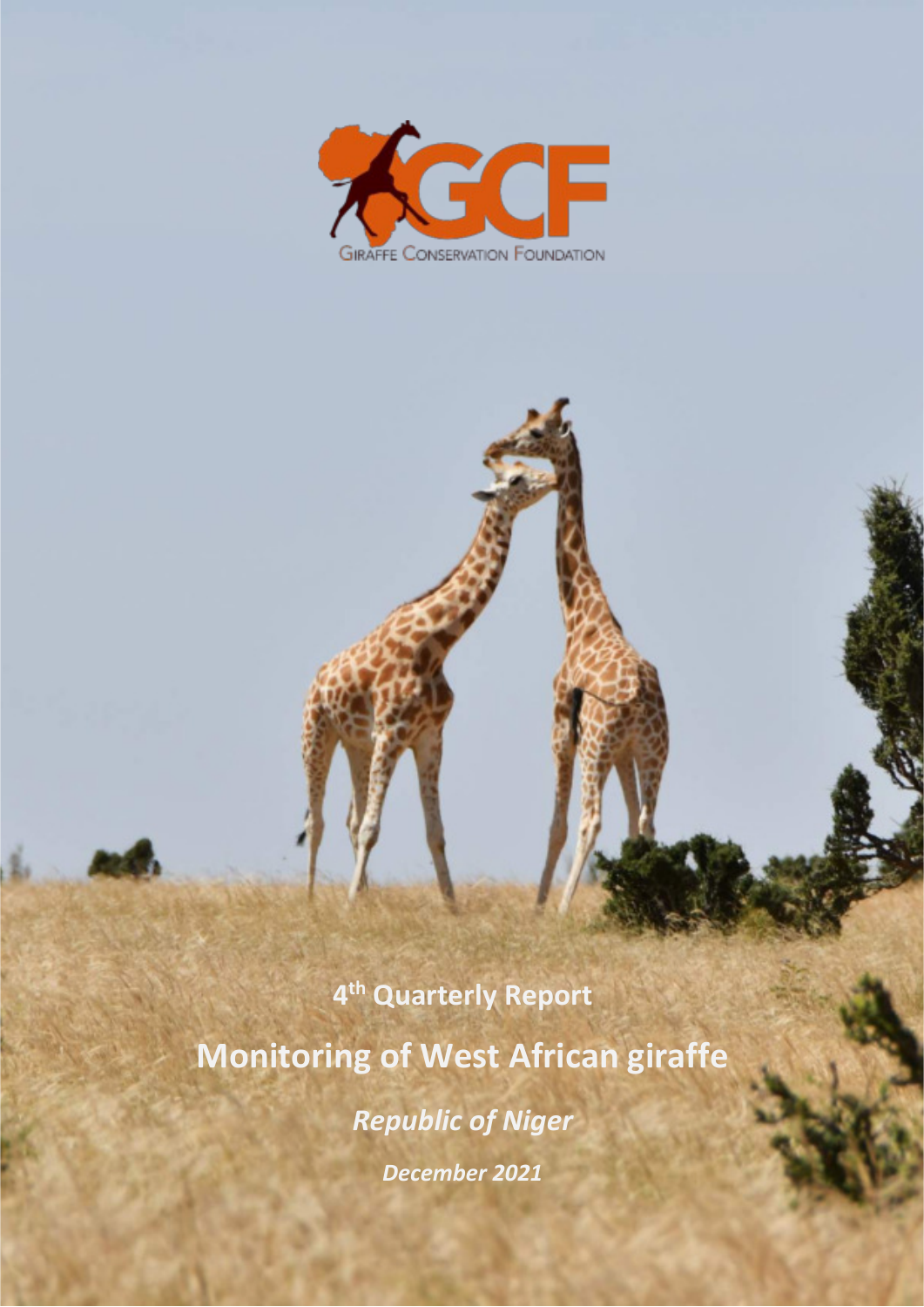## **Introduction**

Niger's West African giraffe (*Giraffa camelopardalis peralta*) are the last remaining of their type in the wild. This population is almost exclusively found in the 'Giraffe Zone' (Central Zone of Kouré and Dallol Bosso), a part of the transition zone of the Park W Biosphere Reserve, and further north around Fandou, Dingazi and Simiri. The north-south ephemeral Dallol Bosso Valley stretches for 350 km from the border with Mali southeast to the Niger River on the border with Benin and forms an important lifeline for giraffe seasonally.

The current West African giraffe population is estimated at 664 individuals based on the 2019 annual survey. However, this might be an over-estimate as the survey methodology may not be ideal for this population. The Association for the Promotion of Eco-tourism in Niger (AVEN) and the Giraffe Conservation Foundation (GCF) are now working together to improve the quality of these surveys in the future.

An analysis of the current situation in the 'Giraffe Zone', an area approximately 80 km east of Niamey, has highlighted a range of threats to the giraffe and their habitat, in particular a high level of environmental degradation and political insecurity. The habitat degradation in the area is multifaceted, continuous and intense, and varies thoughout the region. Anthropogenic actions associated with climate change have led to a concentration of rural communities in and around Kouré, which has resulted in increased degradation of natural resources in this area. As a result, the giraffe's habitat has been considerably reduced over the past few decades due to expancing agricultural practices, habitat loss and degradation mainly due to human population growth. The balance that previously existed between the environment, giraffe and local communities now appears to have changed. Taking note of this crisis, AVEN with the ongoing collaborative support from GCF is committed to establishing a dedicated long-term monitoring programme of the last West African giraffe to help inform future management decisions in the area.

In 2018, eight giraffe (five females and the males) were translocated from Kouré to the Gadabeji Biosphere Reserve in the North Maradi Region – a distance of approx. 800 km. This conservation translocation was undertaken in accordance with the National Giraffe Conservation Strategy and Action Plan developed by the Ministry of Environment in October 2015, and the subsequent feasibility study. Following the translocation of the giraffe to Gadabeji Biosphere Reserve, two local community ecoguards were recruited by GCF to ensure their close monitoring.

The objective of this programme is to undertake long-term regular monitoring of the West African giraffe throughout their range in Niger. This programme seeks to directly support their long-term conservation and management, and feed into relevant regional and national initiatives. Specifically, it aims to:

- Determine the seasonal and annual population status, distribution and ranging patterns of giraffe throughout the 'Giraffe Zone' and Dallol Bosso Valley;
- Identify and mitigate threats, as appropriate;
- Understand their spatial ecology (movements, habitat use, etc.);
- Regularly monitor the health and social dynamic status of the translocated giraffe;
- Sensitise the local community on the conservation of giraffe and their habitat; and
- Build capacity and create employment opportunities.

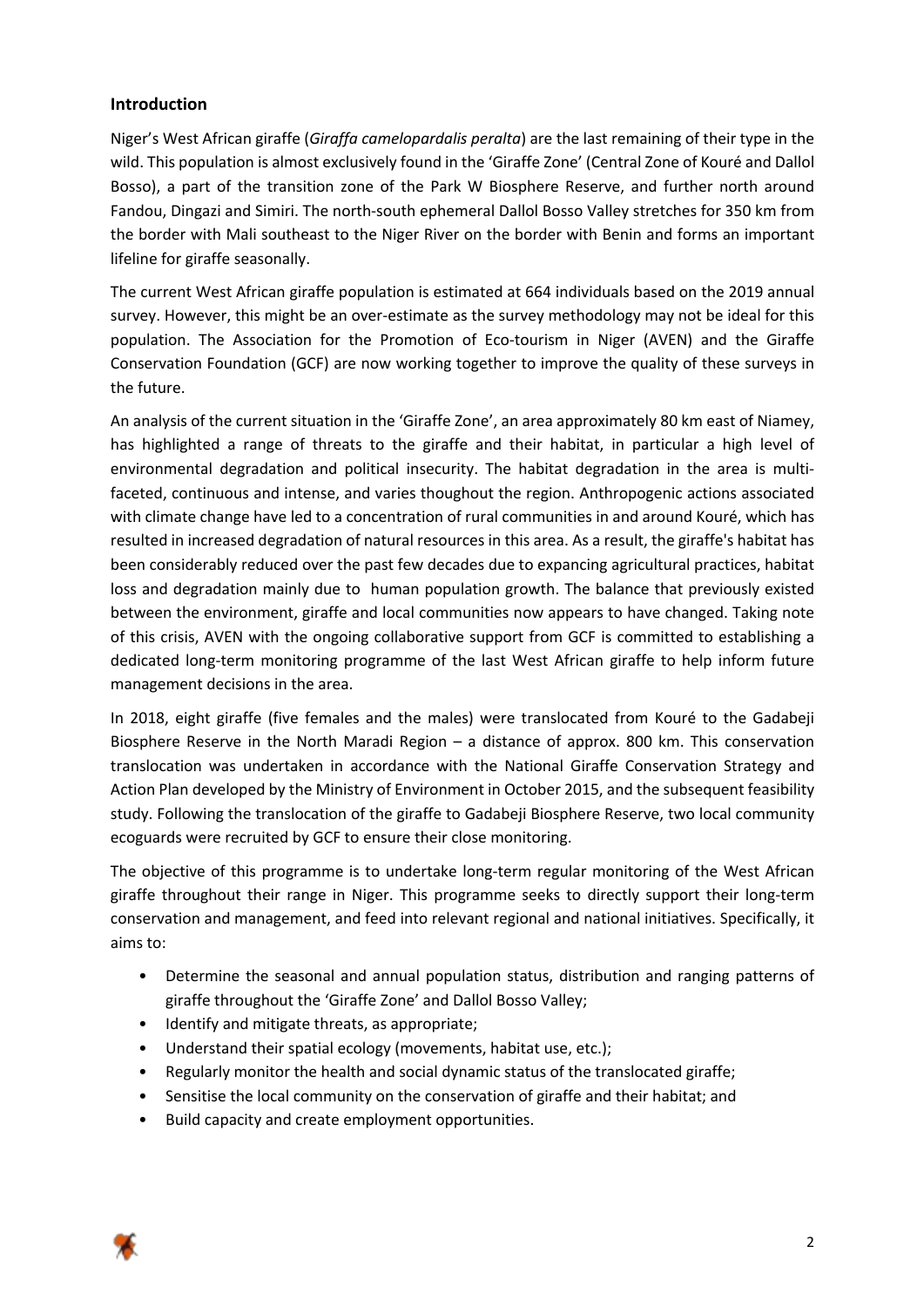

**Figure 1.** Giraffe monitoring programme in the 'Giraffe Zone' and Gadabedji Biosphere Reserve, Niger

## **I. "Giraffe Zone" Monitoring**

## **Materials and Methods**

The equipment used for the monitoring includes:

- a motorcycle
- a GPS Garmin InReach+ (N.B. during monitoring surveys, GPS coordinates are recorded every 10 minutes and tracks are automatically stored)
- a cybertracker installed on rough smartphone (Crosscall Trekker M1)
- a pair binocular

The 'Giraffe Zone' was initially subdivided into two sectors in which monitoring activities were to be conducted by the designated AVEN guides. The two sectors were subdivided into multiple zones, using villages and other features to set the limits. Originally conceived for four field officers, the methodology was subsequently adapted as only two AVEN guides recruited were interested following an initial trial. Additionally, following the government's ban on motorbikes in certain areas for safety reasons, surveys in Sector 1 were carried out by bicycle, however, it was later decided to only continue the work in Sector 2 (see Figure 2).

A 'relay system' was implemented where both guides conducted surveys in alternating weeks. Similar to a transect based survey, the different zones are repeatedly surveyed in a systematic manner. Giraffe observed are recorded and photographed. The guides also record any identified threats and other interesting behaviours they observe. As highlighted, the field officers were provided with monitoring tools and trained in using these for data collection.

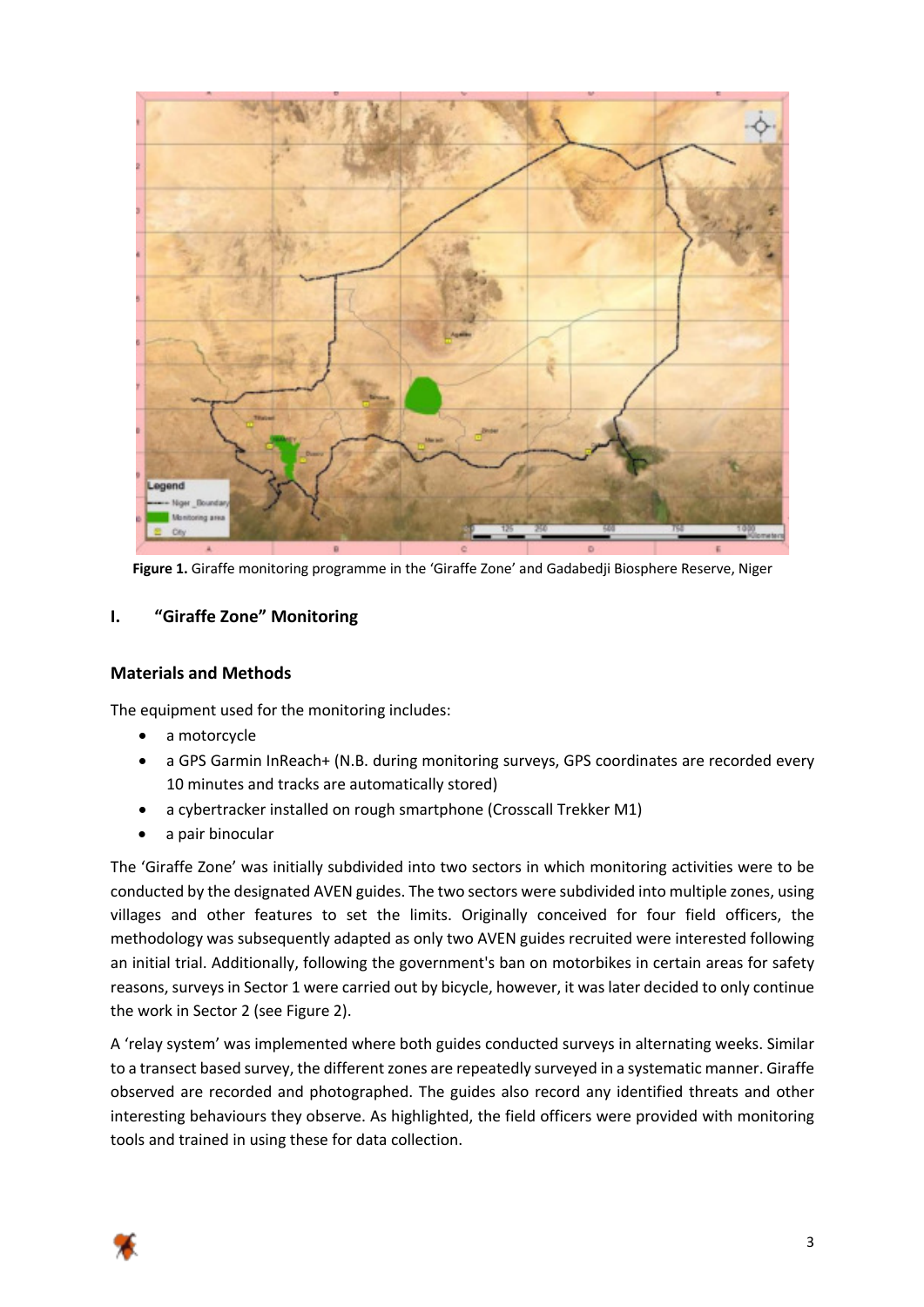

**Figure 2.** Survey areas: Sector 1 (green) and Sector 2 (purple) in the 'Giraffe Zone', Koure area, Niger

## **Results**

Two AVEN guides conducted daily surveys from October to December 2021. In total, they conducted 82 days and travelled 2,397 km. Over the three months, 376 individual sightings of giraffe were recorded, 58.5% of these were females.

| Giraffe age and sex categories | <b>October</b> | <b>November</b>          | <b>December</b> |  |
|--------------------------------|----------------|--------------------------|-----------------|--|
| Adult female                   | 44             | 37                       | 86              |  |
| Adult male                     | 19             | 15                       | 22              |  |
| Sub-adult female               | 6              | 7                        | 8               |  |
| Sub-adult male                 | 7              | 4                        | 7               |  |
| Young female                   | 4              | 12                       | 11              |  |
| Young male                     | 7              | 3                        | 15              |  |
| Calf female                    | $\mathcal{P}$  | $\mathfrak{p}$           | 1               |  |
| Calf male                      | 5              | $\overline{\mathcal{L}}$ | $\overline{4}$  |  |
| Unknow calf                    | 14             | 15                       | 17              |  |
| <b>Total</b>                   | 108            | 97                       | 171             |  |

| Table 1: Giraffe observations in the 'Giraffe Zone' during the 4 <sup>th</sup> quarter 2021 |  |
|---------------------------------------------------------------------------------------------|--|
|---------------------------------------------------------------------------------------------|--|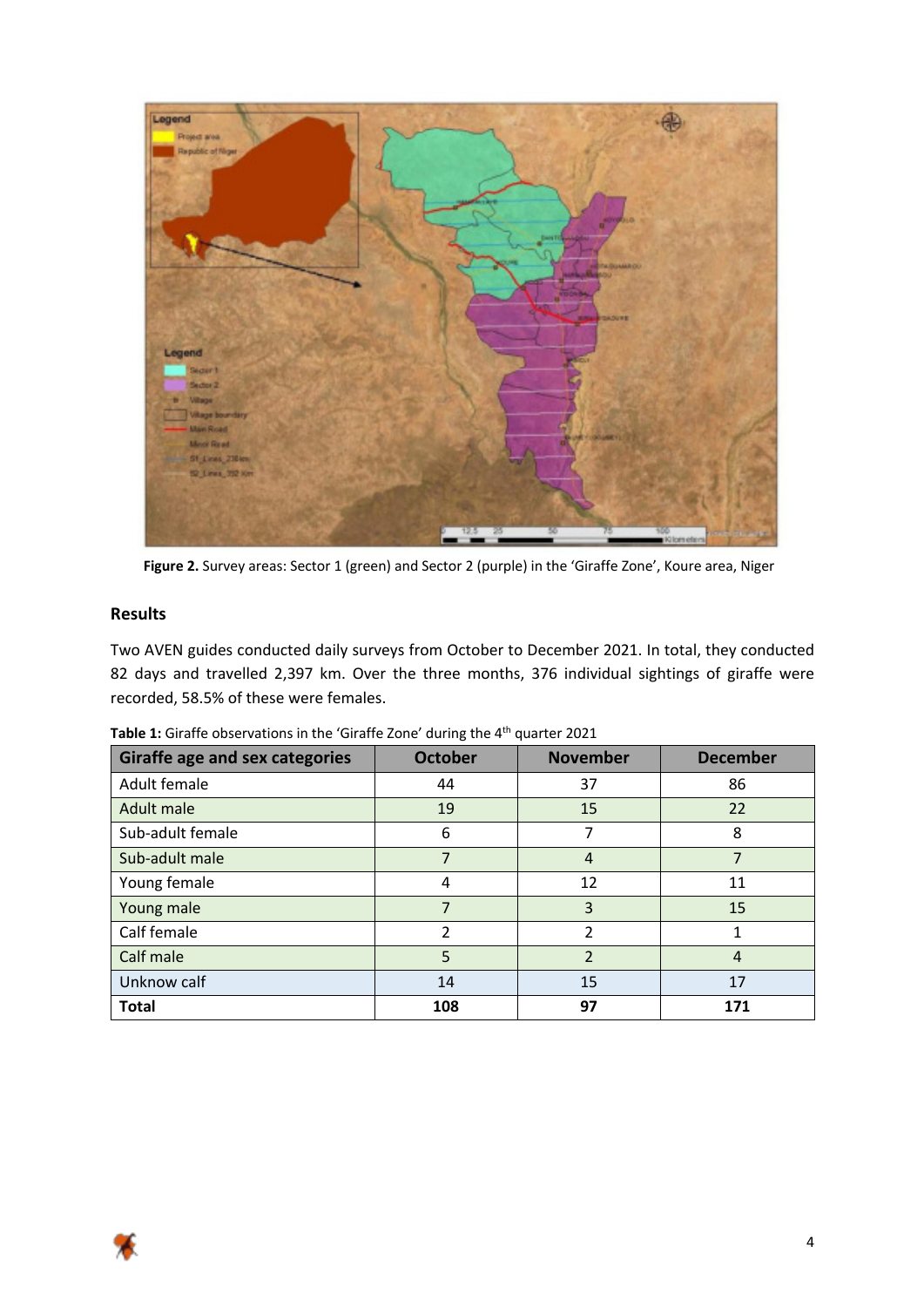

Figure 3. Survey areas covered during monitoring activities of the 'Giraffe Zone' in the 4<sup>th</sup> quarter 2021

As shown in Table 1, in December almost double the number of giraffe were observed as compared to November. This increase is due to the fact that the DFC organised a data collection mission, which allowed a greater area to be covered with additional people and vehicles involved. Additionally, with the increase in number of observations, giraffe distribution was also greater in December as the giraffe observed were more dispersed than in the two previous months.



Figure 4. Sightings of giraffe by month in the "Giraffe Zone" during the 4<sup>th</sup> quarter 2021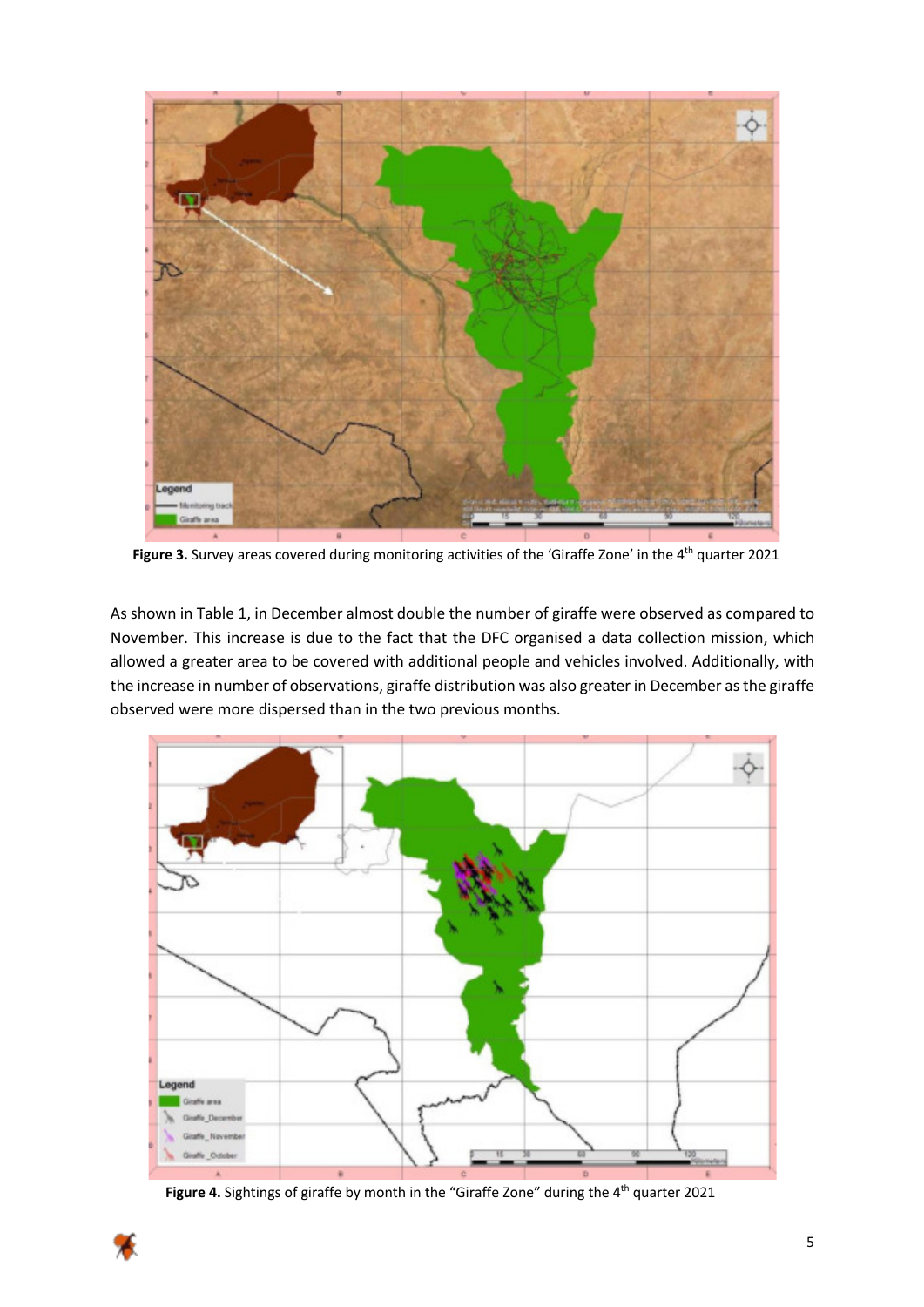Interestingly, the number of calves observed each month was relatively stable (21±2) and did not relate to the total number of giraffe observed. In November, 19.6% of the observations were calves compared to 12.9% in December.

## **Threats**

In October, our team found two giraffe carcasses. One giraffe was an an unidentified adult female , the other one an adult male coded 108/09. The cause of death was unknown for both individuals. Additionally, an adult male got stuck in a community dug well in October. Local communities reported the situation and with the help of the wildlife authorities, GCF-AVEN guides and local community members, the giraffe was rescued (see Figure 5).





**Figure 5.** In a team effort, this giraffe was rescued from a community dug well.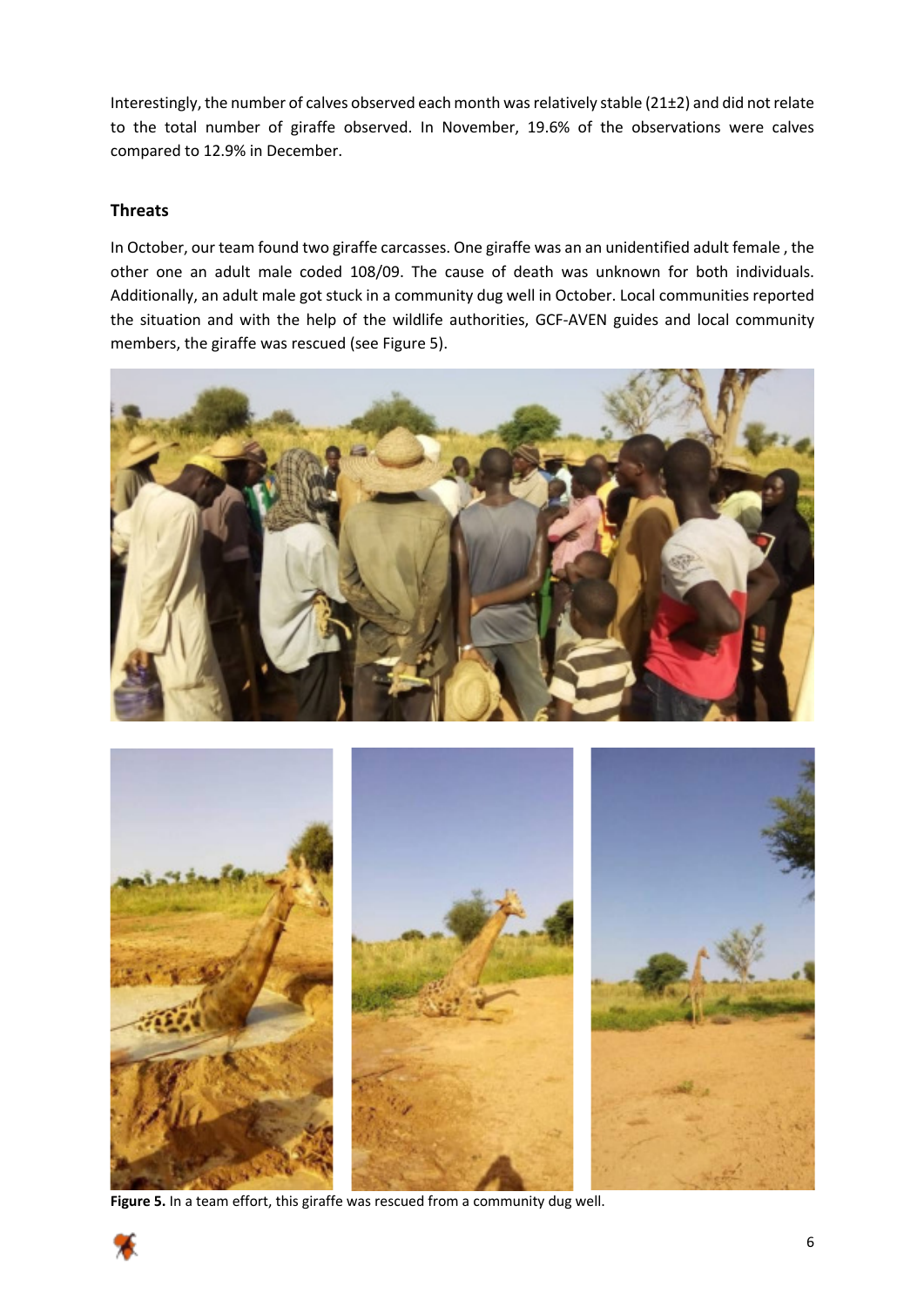## **Equipment**

A new motorbike was provided by GCF to the AVEN guides to replace the old motorbike they were using to facilitate the monitoring activities in the 'Giraffe Zone'.

**Figure 6.** The GCF Project Officer hands over of the new mortorbike to AVEN for monitoring work in the 'Giraffe Zone'



## **II. GADABEDJI BIOSPHERE RESERVE MONITORING**

#### **Materials and Methods**

The equipment used during the monitoring includes:

- three motorcycles
- two GPS Garmin InReach+ (N.B. during monitoring surveys, GPS coordinates are recorded every 10 minutes and tracks are automatically stored)
- two Cybertracker installed on a rough smartphone (Crosscall Trekker M1)

Three ecoguards conducted monitoring activities in the Gadabedji Biosphere Reserve. Two of these ecoguards have been directly recruited by GCF, while the third is employed by a partner project of the government. The following methods were used for data collection:

- Daily survey of the Gadabedji Biosphere Reserve valleys where the giraffe normally occur.
- Regular communication with the local communities around Gadabedji Biosphere Reserve about the presence of giraffe in their area.
- Inform and raise awareness about giraffe conservation with the local population around Gadabedji Biosphere Reserve.

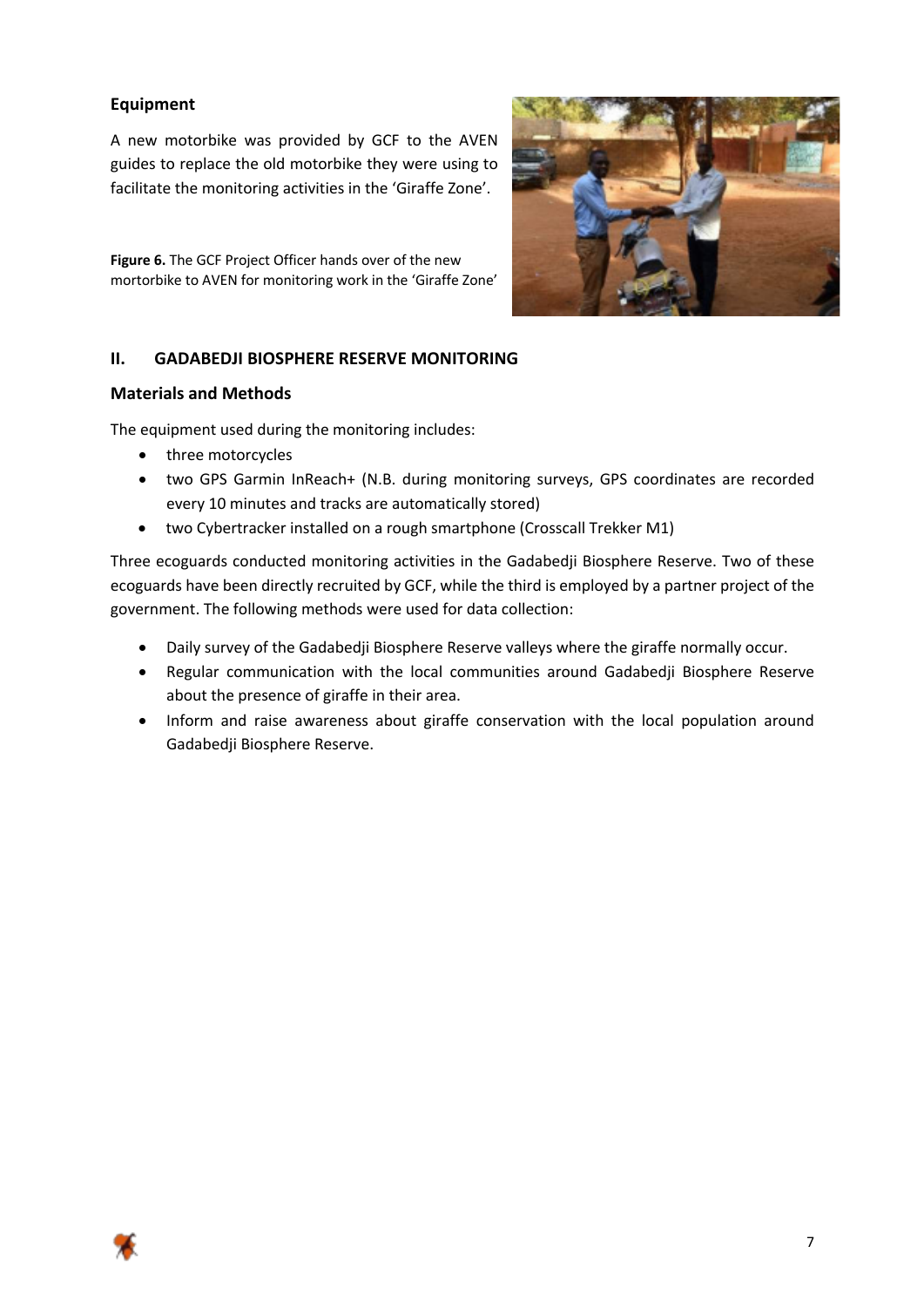

**Figure 7.** Three of the eight giraffe that were translocated to the Gadabedji Biosphere Reserve in 2018.

## **Results**

The three ecogurads worked a total of 92 days and covered a distance of 3,824 km during this quarter, mostly within the core area of the reserve (see Figure 8).



Figure 8. Surveyed areas during monitoring activities in the Gadabedji Biosphere Reserve during the 4<sup>th</sup> quarter 2021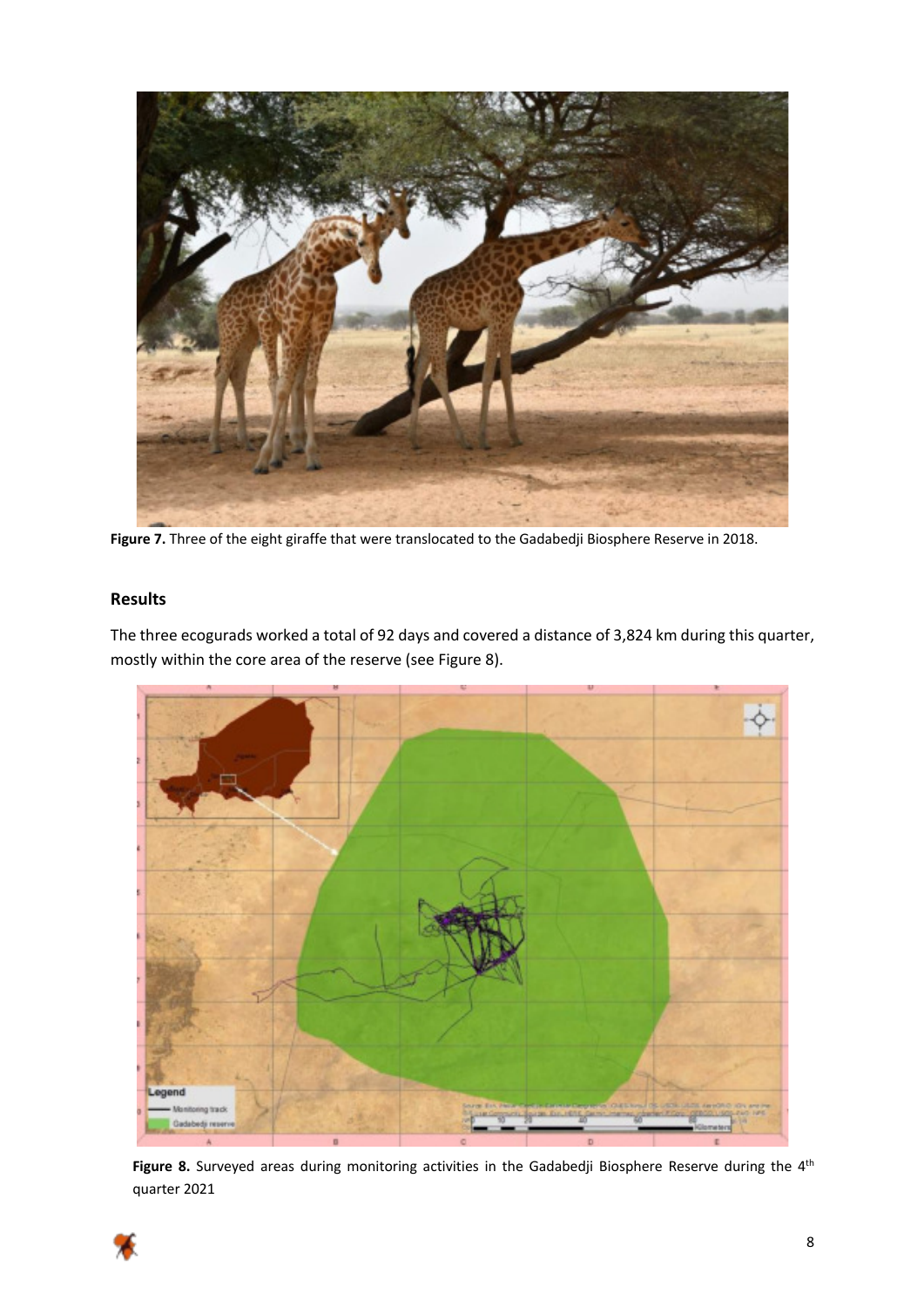Similarly to the previous quarter, the giraffe mostly used the area within the Gadabedji Biosphere Reserve with only one male recorded moving out of the reserve for a brief period. These findings continue to highlight that the giraffe have adapted well. No abnormal behaviour was observed.

Most of the quarter the eight giraffe stayed together in one herd (five females and three males) with the exception of a few observations where two males separated from the herd for a short period of time.

Note: The data collected during this quarter will be analysed and the results will be presented separately.



Figure 9. Giraffe sightings in Gadabedji Biosphere Reserve during the 4<sup>th</sup> quarter 2021.

| $N^{\circ}$    | <b>Sex</b> | Code (Kouré) | <b>New Code</b> | <b>Name</b>  | <b>Status</b>              |
|----------------|------------|--------------|-----------------|--------------|----------------------------|
| 1              | M          | 376/18       | GDBM1           | Kader        |                            |
| $\mathcal{P}$  | M          | 402/18       | GDBM2           | <b>Barka</b> |                            |
| 3              | M          | 414/18       | GDBM3           | Djanaré      |                            |
| 4              | F          | 306/16       | GDBF1           | Mounido      | Pregnant                   |
| 5              | F          | 354/17       | GDBF2           | Tawa         | Mating with Kader          |
| 6              | F          | 440/18       | GDBF3           | Kanido       |                            |
| $\overline{7}$ | F          | 411/18       | GDBF4           | Agaicha      |                            |
| 8              | F          | 425/18       | GDBF5           | Amulo        | Pregnant - to be confirmed |

**Table 2:** Profile of the eight giraffe that were translocated into the Gadabedji Biosphere Reserve in 2018.